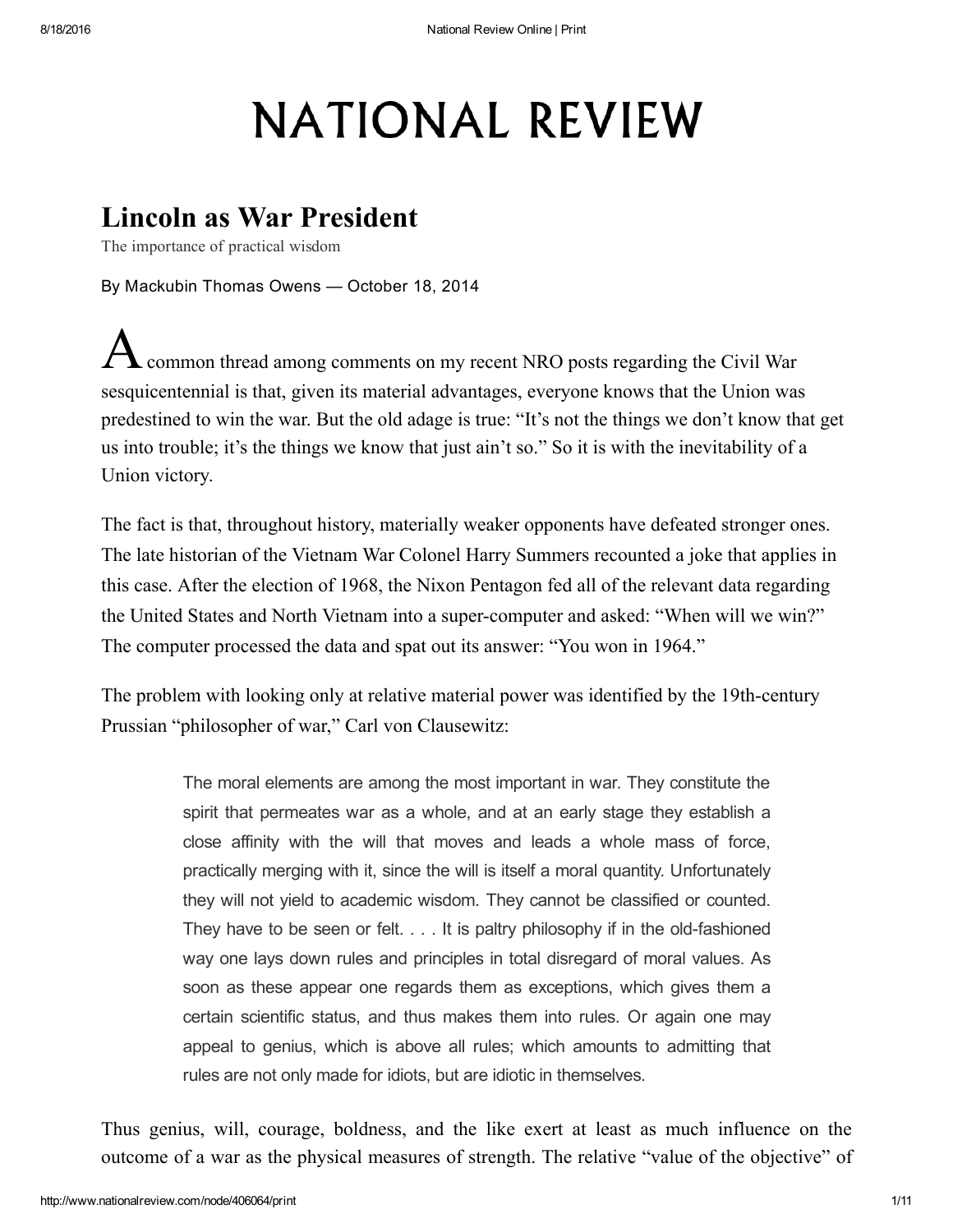both sides also matters.

The history of war illustrates that physical power is not enough to win wars. The physical elements of power must be organized in accordance with a concept of strategy, designed to achieve not only a military but also a political goal. As president, Abraham Lincoln played an instrumental role in doing this.

On the surface, Lincoln seemed ill-prepared to meet the military challenges generated by the War of the Rebellion. Indeed, by all measures, the Confederate president, Jefferson Davis, would seem to have had the edge. He was a graduate of the U.S. Military Academy at West Point, he had a distinguished record during the Mexican War, he had been secretary of war during the administration of Franklin Pierce, and, as a U.S. senator from Mississippi, he had chaired the Committee on Military Affairs.

In contrast, Lincoln had served as a captain of militia during the Black Hawk War, during which he had seen no action. Indeed, as a Whig congressman for only one term, Lincoln had poked fun at his own military record by way of mocking the attempt by the Democrats during the election campaign of 1848 to turn Lewis Cass of Michigan into a military hero comparable to the Whigs' Zachary Taylor:

> By the way, Mr. Speaker, did you know I am a military hero? Yes sir; in the days of the Black Hawk war, I fought, bled, and came away. Speaking of General Cass's career reminds me of my own. I was not at Stillman's defeat, but I was about as near it, as Cass was to Hull's surrender; and like him, I saw the place very soon afterwards. . . . If General Cass went in advance of me in picking huckleberries, I guess I surpassed him in charges upon the wild onions. If he saw any live fighting Indians, it was more than I did; but I had a good many bloody struggles with the mosquitoes; and although I never fainted from loss of blood, I can truly say I was often very hungry.

His one term in Congress was lackluster. He gained notoriety for opposing the Mexican War, as did most Whigs, and demanding of President James Polk that he show the very spot upon which Mexico had provoked the conflict.

What was Lincoln's role in Union victory? Some have concluded that his contribution was minimal. As noted above, it is argued that, given the relative power of the North, Union victory was assured beforehand. Lincoln's role was superfluous at best, and negative at worst – his propensity for interfering in the details of military operations was counterproductive.

A variation of this view holds that Lincoln's main contribution to Union victory was to find the right general. According to this view, Lincoln had to wade through a mass of incompetents until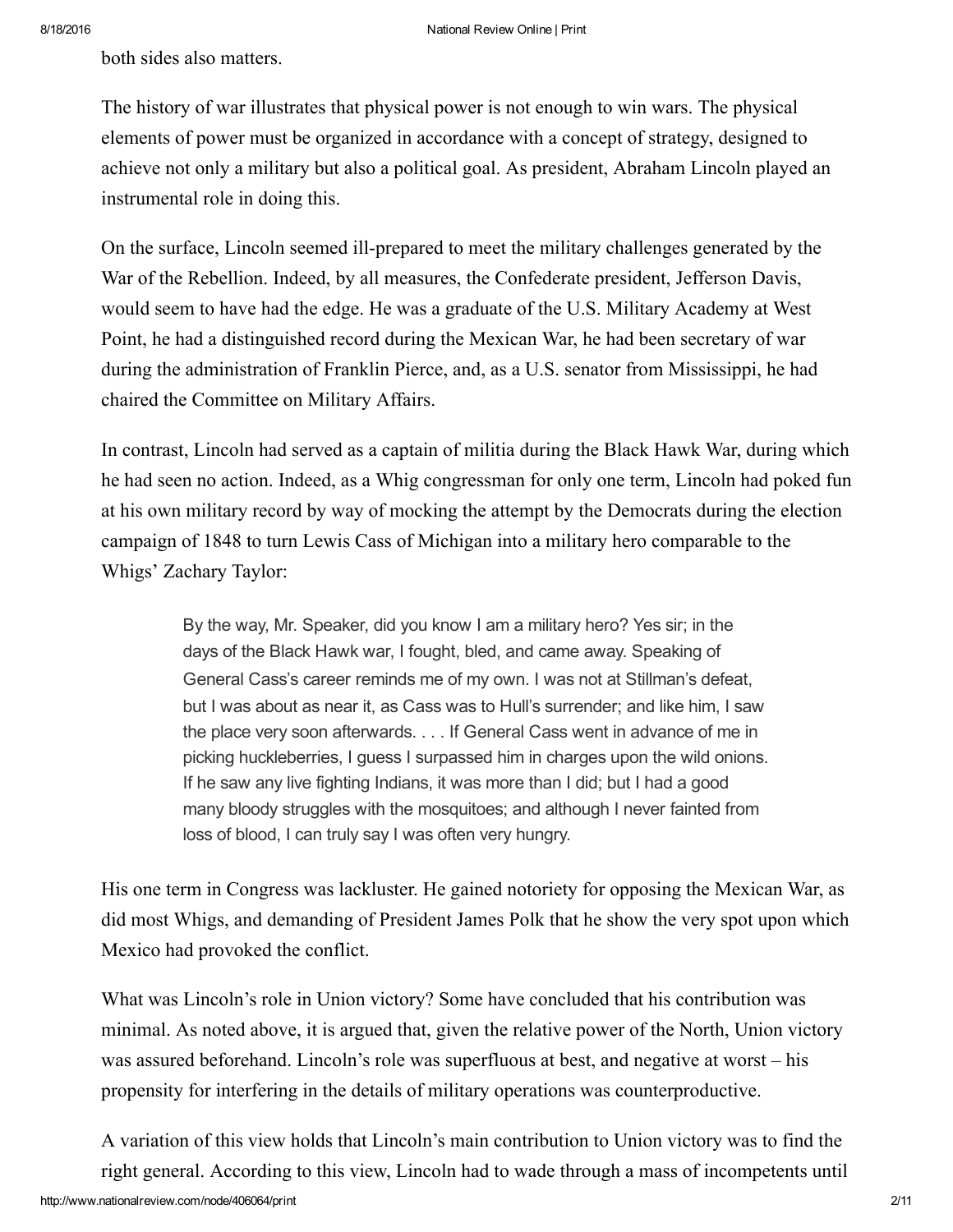he found Ulysses S. Grant, who led the Union armies to success.

In recent years, historians have begun to give Lincoln more credit as a war leader: He demonstrated flexibility and strategic acumen. He skillfully managed both his cabinet and his generals, and even Congress, where he had to maintain a working majority of Republicans and War Democrats if the war was to be won. He did not hesitate to overrule his advisers, both military and civilian. As Eliot Cohen of the Johns Hopkins University's School of Advanced International Studies (SAIS) has noted, "Lincoln had not merely a powerful intellect but an extraordinarily orderly and balanced one." These historians have acknowledged that the Union's material advantage was not sufficient in itself to ensure victory. Lincoln had to make the decisions that translated this advantage into military and political success.

We sometimes forget that he also had to defeat the strategy pursued by the Confederacy. As Clausewitz reminds us, war involves an active opponent who acts and reacts to our strategy, often in unexpected ways. And certainly, with field commanders as talented as Robert E. Lee, Confederate armies did confound Union plans on more than one occasion.

## LINCOLN AND UNION STRATEGY

Strategy is a species of prudence. Like the prudent man, the strategist never loses sight of the proper end. But he must be able to adapt his actions in pursuit of that end to particular conditions. Although Lincoln had no military education, he learned quickly and proved to be a competent strategist. He abided by the old principle that, in war, "the main thing is to make sure that the main thing remains the main thing." As his letter to Horace Greeley illustrated, the "main thing" for Lincoln was to preserve the Union. But, like any good strategist, Lincoln proved willing to adapt his strategy to the circumstances in order to achieve this goal.

Strategy is a plan of action for using available means to achieve the ends of policy. The modern conception of strategy originated with two 19th-century theorists of war, the Baron Antoine-Henri Jomini and Clausewitz, who understood strategy to be the art of assembling and employing forces in terms of time and space. Within time and space, strategy does three things.

First, strategy links ends and means, ensuring that there is no mismatch between the two. Second, strategy helps to establish a priority among ends. Since means are limited, not everything can be done. Strategy ensures that choices are made among competing ends. As Frederick the Great observed, "He who tries to defend everything ends up defending nothing." Finally, strategy helps to conceptualize resources as means. In other words, it translates raw inputs such as men and money into the divisions and fleets that will be employed for the object of war. To carry out a strategy, one must have the right tactical instrument. Even the bestconceived strategy will fail unless it can rely on the right instrument to implement it.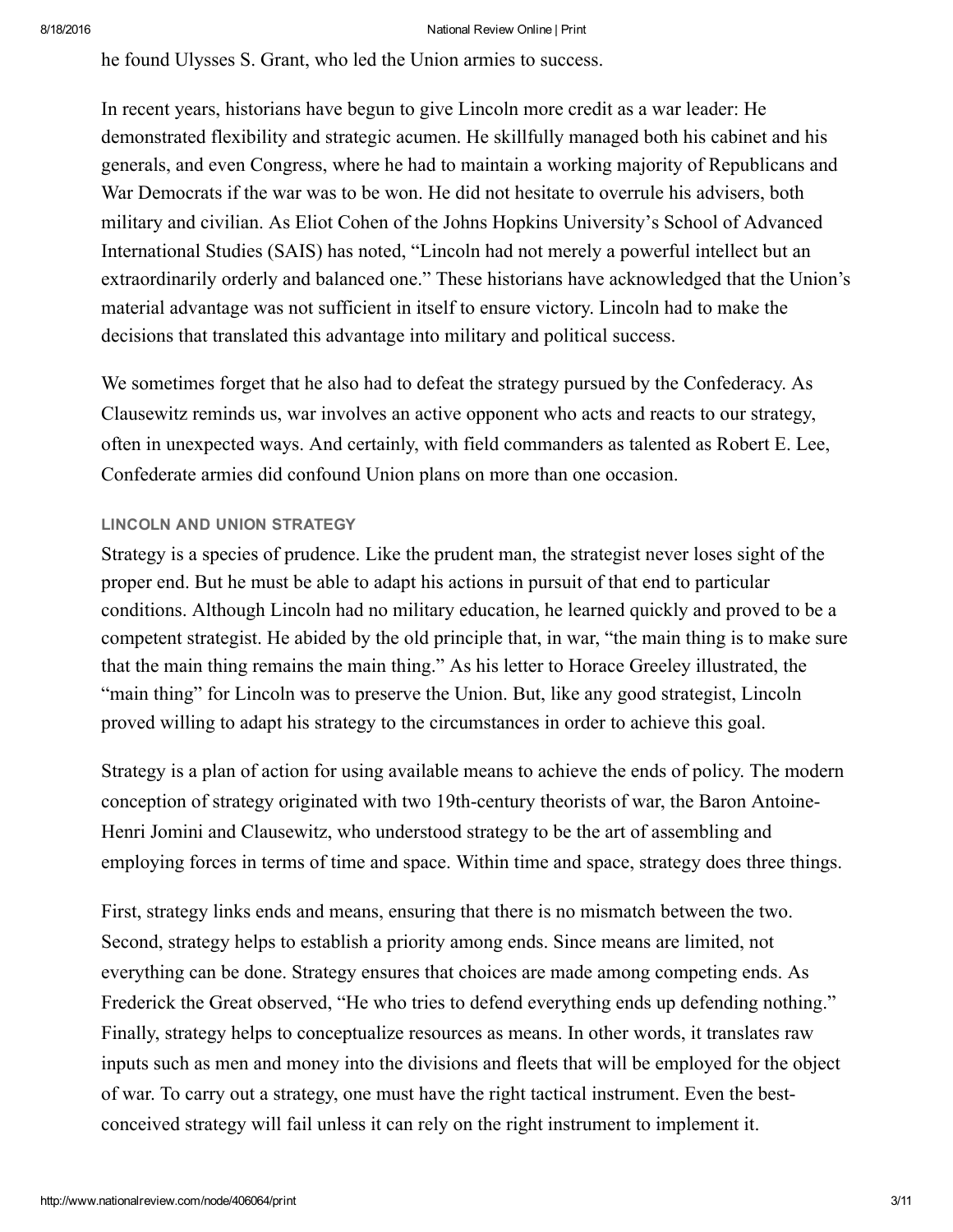Strategy is both a process and a product. As such, it is dynamic. It must adapt to changing conditions, e.g. geography, technology, and social conditions. A strategy that works under one set of conditions might not work under different ones. To develop and execute a strategy requires that one be able to comprehend the whole and be able to bring the right instrument to bear at the right time and in the right place in order to achieve the object of the war. In Clausewitz's formulation, strategy is the use of the engagement for the purpose of the war. The strategist must therefore define an aim for the entire operational side of the war that will be in accordance with its purpose. In other words, he will draft the plan of the war, and the aim will determine the series of actions intended to achieve it: He will, in fact, shape the individual campaigns and, within these, decide on the individual engagements.

A strategy can be judged according to a number of criteria. These include: 1) the adequacy of the strategy for achieving the end and its fit with the character of the war; 2) the degree to which it took account of the strengths and weaknesses of the enemy and tactical, operational, logistical, and geographical constraints; 3) the appropriateness of the means to the achievement of the political objectives; 4) the degree to which attainment of the military objective translated into the achievement of political objectives; 5) the degree to which the actual conduct of the war corresponded to the strategic conception at the beginning of the war; 6) the match between the strategy and social conditions, i.e. the degree to which the strategy fit the "genius" of the people; 7) the ability of the government to maintain public support for the war and the chosen strategy; 8) the ability of social and political factors to withstand the shock of war; and 9) the costs and risks of the chosen strategy compared with the outcome. Finally, we must always ask, Were there better strategic alternatives than the one chosen? In terms of these criteria, Lincoln's strategy was extremely successful.

In a strictly military sense, Lincoln understood that the key to victory for the Union was a strategy of "concentration in time," i.e., the simultaneous application of military force at multiple points, making it difficult for the Confederacy to defend its territory. Although this principle was not successfully implemented until 1864, Lincoln articulated it in early 1862, when, distressed by the immobility of his armies, he issued his General War Order No. 1, directing Union forces to move in concert on Washington's birthday, February 22, 1862. And Grant wrote that, in April 1864, when he explained his intention to have all forces, even those on the defensive, advance at the same time, Lincoln replied, "Oh, yes! I see that. As we say out West, if a man can't skin he must hold a leg while somebody else does."

He also understood that a successful strategy required Union armies to defeat Confederate armies. To use Clausewitz's term, Lincoln understood that it was the Confederate army, not territory or the Confederate capital, that constituted the Confederacy's "center of gravity." Crush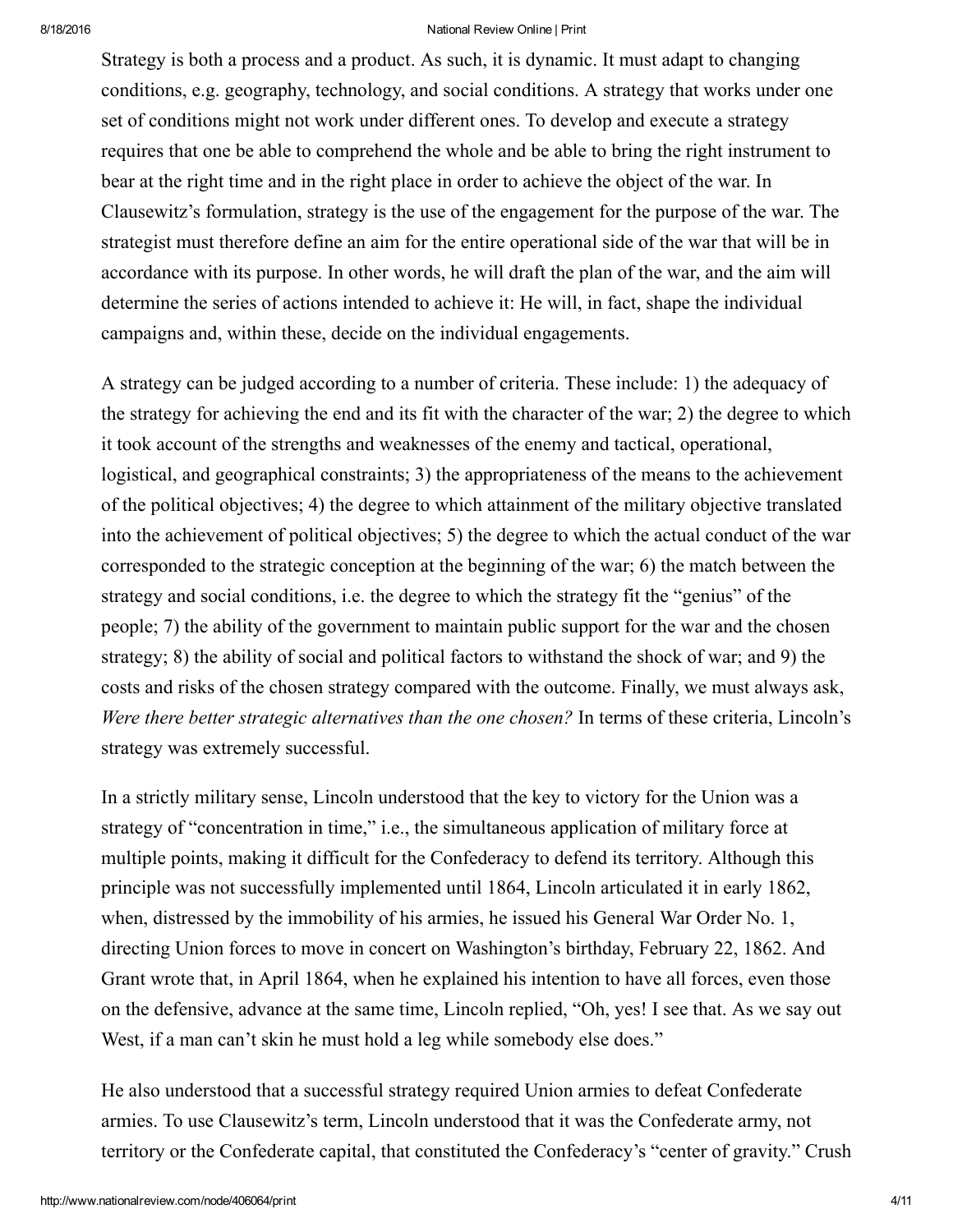the armies and the back of the rebellion would be broken. "I think Lee's army and not Richmond, is your true objective point."

Finally, he understood the importance of the West in Union strategy. In early 1862, Union armies had employed the Tennessee River as the "main line of operations" to penetrate deep into western Tennessee and northern Mississippi, turning Confederate defenses on the Mississippi River and in Kentucky. Grant's subsequent victory at Shiloh permitted Union forces to seize major parts of the Confederacy's one remaining east-west railroad line and opened the way to both Vicksburg on the Mississippi River and Chattanooga. The capture of the latter permitted Union forces eventually to penetrate the Appalachian barrier and seize Atlanta.

Of course there was a great deal more to Lincoln's strategy than the military element. His was also a political strategy, the main weapon of which became emancipation at the end of 1862. Emancipation struck at not only the war-making potential of the Confederacy but also the heart of the southern social system. But Lincoln had to tread carefully for domestic political reasons, because while emancipation was welcomed by abolitionists and their radical Republican allies in Congress, it was denounced by conservative Democrats in the North and loyal slaveholders in the slave states that remained in the Union. Lincoln needed the support of both groups in order to prosecute the war successfully.

### LINCOLN AND HIS GENERALS

Eliot Cohen has demonstrated that Lincoln's presidency is by no means the model of the "normal" theory of civil-military relations, wherein the civilian authority establishes the goals of the war and then steps out of the way to permit the generals to implement what they believe to be the best military measures to achieve those goals. Lincoln was an activist commander-inchief who frequently "interfered" with his generals by asking questions and goading them to perform more aggressively.

Perhaps the most important challenge Lincoln faced in the area of civil-military relations was that, early in the war, his generals pursued the war they wanted to fight rather than the one their commander-in-chief wanted them to fight. The clearest example of this problem was General George McClellan, who disagreed with many of Lincoln's policies, and indeed may have attempted to sabotage them.

There is perhaps no more remarkable document in the annals of American civil-military relations than the letter McClellan gave to Lincoln when the president visited the Army of the Potomac at Harrison's Landing on the James River in July of 1862. McClellan, who had been within the sound of Richmond's church bells only two weeks earlier, had been driven back by Robert E. Lee in a series of battles known as the Seven Days.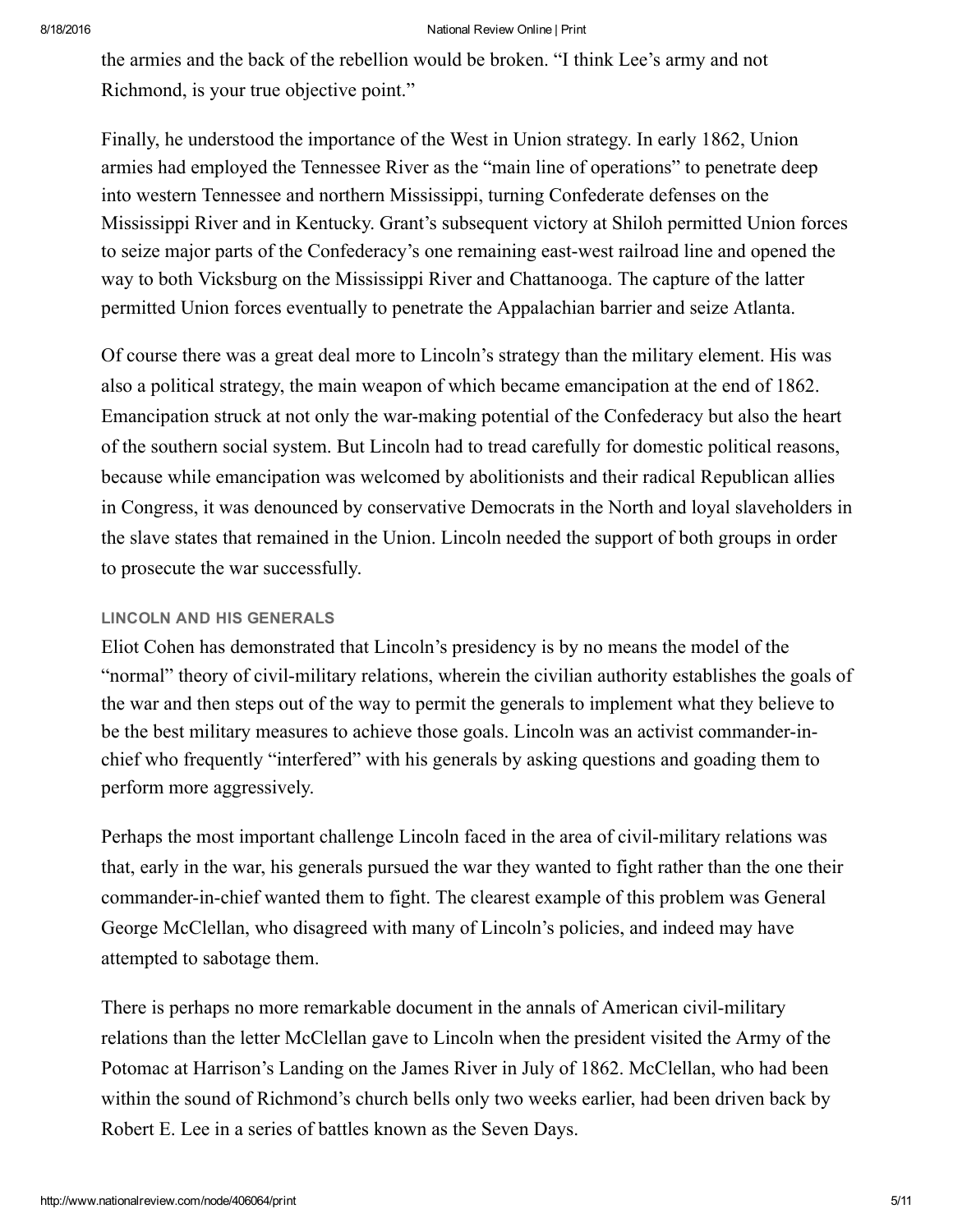McClellan's letter went far beyond the description of the state of military affairs that McClellan had led Lincoln to expect. Instead, McClellan argued against confiscation of rebel property and interference with the institution of slavery. "A system of policy thus constitutional and conservative, and pervaded by the influences of Christianity and freedom, would receive the support of almost all truly loyal men, would deeply impress the rebel masses and all foreign nations, and it might be humbly hoped that it would commend itself to the favor of the Almighty." McClellan continued that victory was possible only if the president was pledged to such a policy. "A declaration of radical views, especially upon slavery, will rapidly disintegrate our present Armies," making further recruitment "almost hopeless."

Advice from a general, no matter how inappropriate, is one thing. But for a general to act on his own without consulting his commander-in-chief smacks of insubordination. In early June of 1862, while the Army of the Potomac was still moving toward Richmond, McClellan had designated his aide, Colonel Thomas Key, to represent him in prisoner-of-war negotiations with the Confederates, represented by Howell Cobb. But McClellan went far beyond the issue at hand, authorizing Key to investigate the possibility of peace between the sections. In response to Cobb's assertion that southern rights could be protected only by independence, Key replied that "the President, the army, and the people" had no thought of subjugating the South but desired only to uphold the Constitution and enforce the laws equally in the States. McClellan apparently thought it was part of his duty to negotiate with the enemy on the terms for ending hostilities and to explain to that enemy the policies and objectives of his commander-in-chief without letting the latter know that he was doing so.

McClellan did not try to hide his efforts at peace negotiations from Lincoln. Indeed, he filed Key's report with Secretary of War Stanton and asked him to give it to the president. Stanton acceded to McClellan's request, but reminded him that "it is not deemed proper for officers bearing flags of truce in respect to the exchange of prisoners to hold any conference with the rebel officers upon the general subject of the existing contest."

McClellan's generalship was characterized by a notable lack of aggressiveness. He was accused of tarrying when John Pope's Army of Virginia was being handled very roughly by Lee at Second Manassas. Indeed, one of his corps commanders, Fitz-John Porter, clearly serving as a surrogate for McClellan, was court-martialed for his alleged failure to come to Pope's aid quickly enough. A month later, McClellan was accused of letting Lee slip away to fight another day after Antietam, and, after another bout of inactivity, Lincoln relieved him.

Radical Republicans charged that his lack of aggressiveness arose out of a near-treasonous sympathy for the South. I believe it was more a matter of his disagreeing with Lincoln's war aims. In any event, McClellan's language and that of some of his officers was often intemperate.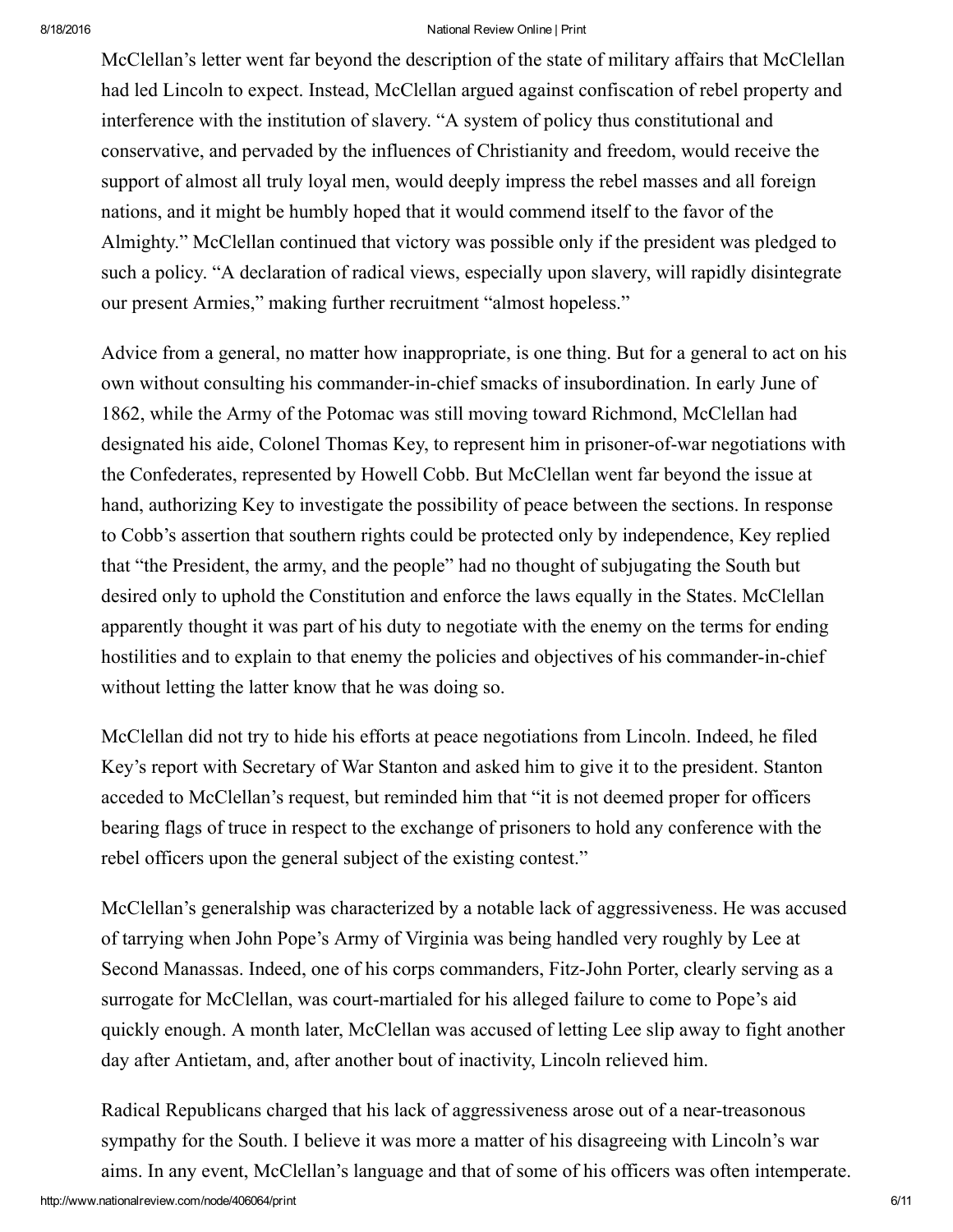McClellan wrote his wife that "I have commenced receiving letters from the North urging me to march on Washington & assume the Govt!!" He also wrote her about the possibility of a "coup" after which "everything will be changed in this country so far as we are concerned  $\&$  my enemies will be at my feet."

He did not limit the expression of such sentiments to private correspondence with his wife. Lincoln and his cabinet were aware of the rumors that McClellan intended to put "his sword across the government's policy." McClellan's quartermaster-general, Montgomery Meigs, expressed concern about "officers of rank" in the Army of the Potomac who spoke openly of "a march on Washington to 'clear out those fellows.'" Such loose talk did not help McClellan or his army in Lincoln's eyes.

Lincoln understood that he must take action in order to remind the army of his constitutional role. He did so by disciplining Major John Key, aide-de-camp to general-in-chief Henry Halleck and brother of the Colonel Thomas Key who was McClellan's aide. Lincoln wrote Major Key that he had learned of a troubling exchange between the major and a brother officer. According to Lincoln's source, Key had said in response to a query from another officer as to "why . . . the rebel army [was not] bagged immediately after the battle near Sharpsburg [Antietam]" that "that is not the game. The object is that neither army shall get much advantage of the other; that both shall be kept in the field till they are exhausted, when we will make a compromise and save slavery."

Lincoln dismissed Key from the service, despite pleas for leniency (and the fact that Key's son had been killed at Perryville), writing him that "it is wholly inadmissible for any gentleman holding a military commission from the United States to utter such sentiments as Major Key is within proved to have done." He remarked to John Hay "that if there was a 'game' ever among Union men, to have our army not take an advantage of the enemy when it could, it was his object to break up that game." At last recognizing the danger of such loose talk on the part of his officers and soldiers, McClellan issued a general order calling for the subordination of the military to civil authority. "The remedy for political errors, if any are committed, is to be found only in the action of the people at the polls."

It is easy to criticize McClellan, but his view of the war was not uncommon during its early phases. Even Lincoln deplored the potential resort to a "remorseless revolutionary struggle" against the South. But by the summer of 1862, he realized that the Confederacy would not relent unless the character of the war changed. There were substantial political risks for Lincoln and the Republicans, but he concluded that the only way to save the Union was to ratchet up the pressure. The successful Union generals were those who adapted to the changing circumstances. McClellan was not one of them.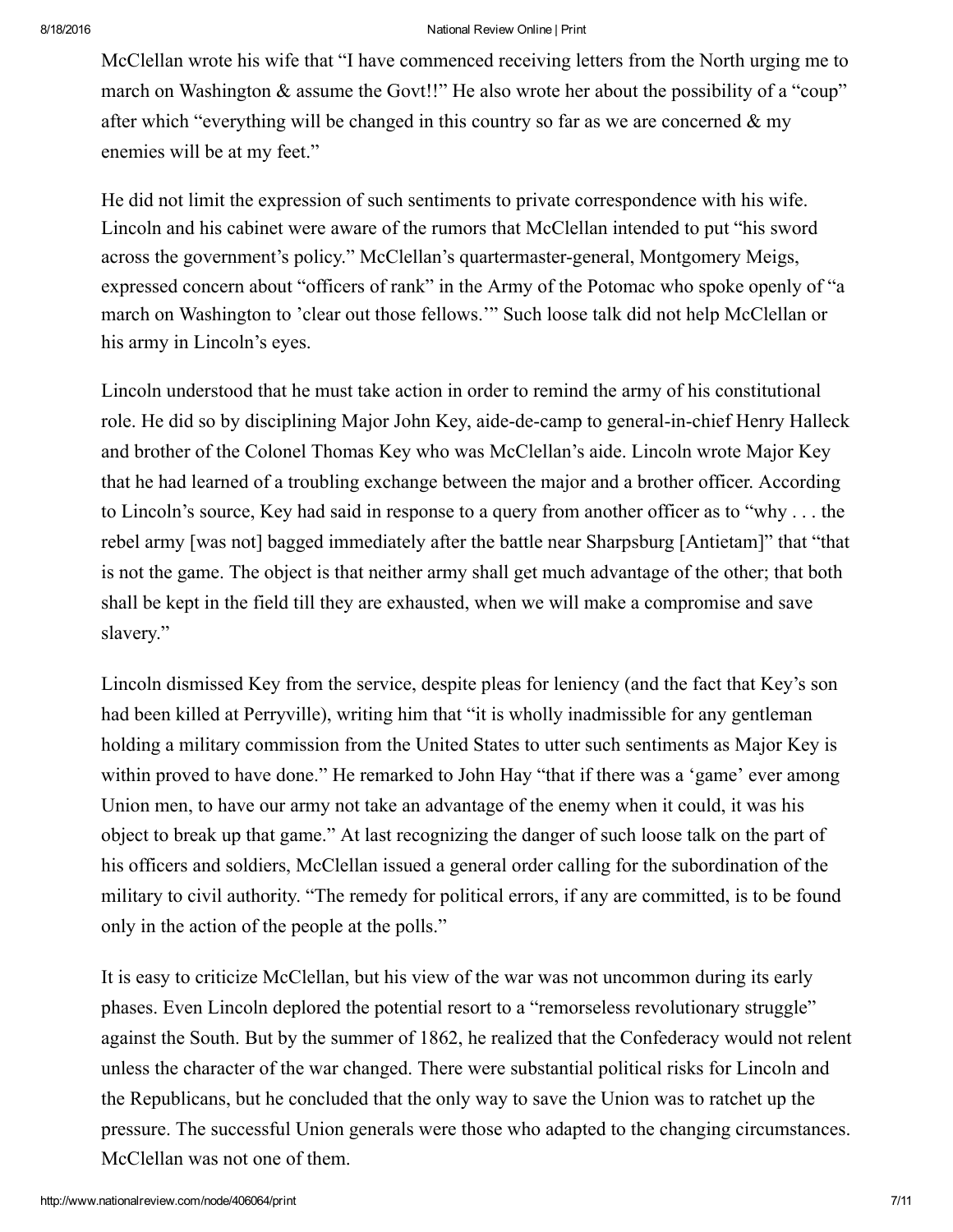As I noted in an earlier [article](http://www.nationalreview.com/article/388383/defense-grant-and-lee-mackubin-thomas-owens) on NRO, one of the enduring fictions of the Civil War is that, early in the war, Lincoln had to weed out incompetent generals before he found Grant and Sherman, while the Confederates were blessed from the outset with superior talent. The fact is that there was only one successful Confederate army: the Army of Northern Virginia under Robert E. Lee. Its western counterpart, the Army of Tennessee, was consistently defeated by Union forces.

So why did it take Lincoln so long to find his general? Why did Lincoln rely on McClellan rather than Grant or Sherman in 1862? The answer is that Grant's greatness was not apparent in 1862. Neither was Sherman's. Indeed, in 1862, there was little difference between McClellan and Grant concerning how to conduct the war. But Grant changed his view after the bloodletting at Shiloh. He realized that the South could be subdued only by hard fighting. McClellan still believed in "soft" war.

In addition, neither Grant nor Sherman acquitted himself particularly well in battle during the early phases of the war. Grant had won a victory at Belmont, Mo., and captured Forts Henry and Donelson. He was also the victor at Shiloh, but both he and Sherman had been badly surprised at that battle. Indeed, Grant's army was very nearly destroyed. Thus it is unfair to both Lincoln and McClellan to compare the latter in 1862 to Grant and Sherman in 1864. Under the circumstance that prevailed at the beginning of the conflict, McClellan was Lincoln's only real choice.

Indeed, most of Lincoln's personnel choices make a great deal of sense when examined in context. Lincoln's first general-in-chief was Winfield Scott, recognized as the greatest American soldier between Washington and Grant. But Scott, who had conducted a brilliant campaign that culminated in the capture of Mexico City during the Mexican War, was old and infirm when the Civil War began. Scott formulated the first Union strategy, the so-called Anaconda Plan, which provided the framework for the conduct of the war. But Lincoln was dissatisfied with Scott's advice regarding Fort Sumter, and the old general clearly lacked the necessary vigor to provide the required military leadership.

Lincoln replaced Scott as general-in-chief with McClellan. The latter's record was exemplary. He was first in his class at West Point, had served with distinction during the Mexican War, had been sent as an observer of the Crimean War, and after resigning his commission, had risen to president of the Illinois Central Railroad. At the outbreak of the war, McClellan had been offered command of the military forces of several states. He chose Ohio. He had defeated Confederate forces under Robert E. Lee in western Virginia (now West Virginia), becoming the Union's first military hero. Lincoln appointed him both general-in-chief and commanding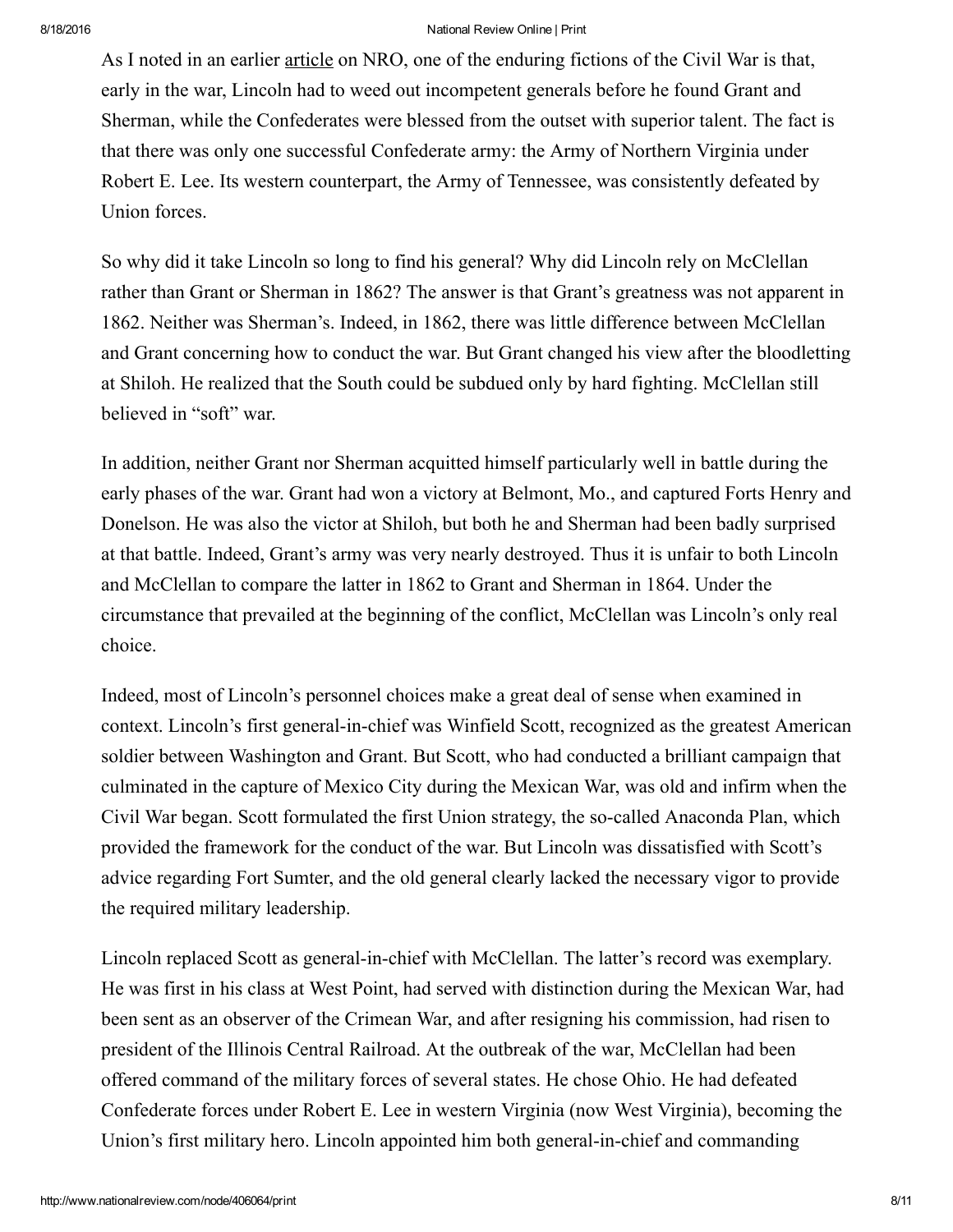general of the Army of the Potomac. When Lincoln expressed concern that both jobs were too much for one man, McClellan replied, "I can do it all."

But Lincoln was right. As a field commander, McClellan could not properly carry out his tasks as general-in-chief, so Lincoln replaced him with Henry Halleck in the spring of 1862. Halleck was a true military intellectual who was commander of the Department of Missouri when Lincoln tapped him for general-in-chief. It was he who formulated the plan to use the Tennessee River as the "main line of operation" by which Union forces outflanked Confederate forces on the Mississippi River and in Kentucky. But as general-in-chief, Halleck was a disappointment to Lincoln, acting primarily as a conduit for communications between Lincoln and his generals, in essence a mere clerk.

Lincoln replaced Halleck with Grant in 1864. Grant was by far the Union's most successful field commander. Commanding the Army of the Tennessee, he snatched victory from defeat at Shiloh in April 1862, achieved victories at Corinth and Iuka in the fall of that year, and, after a masterful campaign, captured Vicksburg in July of 1863. He subsequently was elevated to commander of Union armies in the West, in which capacity he oversaw the capture of Chattanooga in November of 1863. As general-in-chief, Grant implemented Lincoln's strategy of concentration in time. During the Virginia Campaign of spring-summer, 1864, and the siege of Petersburg, he made his headquarters in the field with the Army of the Potomac, largely because Lincoln had never quite forgiven its commander, George Meade, for failing to pursue Lee more vigorously after Gettysburg.

Lincoln's real right-hand man in the conduct of the war was Edwin Stanton, the secretary of war. Stanton's great contribution to Lincoln and the Union cause was to supply the energy and vigor necessary to prosecute the war.

One of Lincoln's great strengths as commander-in-chief was his decisiveness in relieving failed generals. In this, he differed greatly from the Confederate president. In 1862, he relieved not only McClellan, but also John Pope after Second Manassas, Don Carlos Buell as commander of the Army of the Cumberland, and Ambrose Burnside, McClellan's successor, after the disaster at Fredericksburg. In 1863, he relieved Joseph Hooker as commander of the Army of the Potomac early in the Gettysburg campaign, and William S. Rosecrans after his Army of the Cumberland was mauled at Chickamauga. Lincoln described him as "confused and stunned, like a duck hit on the head."

In contrast, Jefferson Davis left Braxton Bragg in command of the Army of Tennessee long after his leadership was compromised by the opposition and resentment of his subordinate commanders. Davis's attitude toward his generals was driven by personality. One of the reasons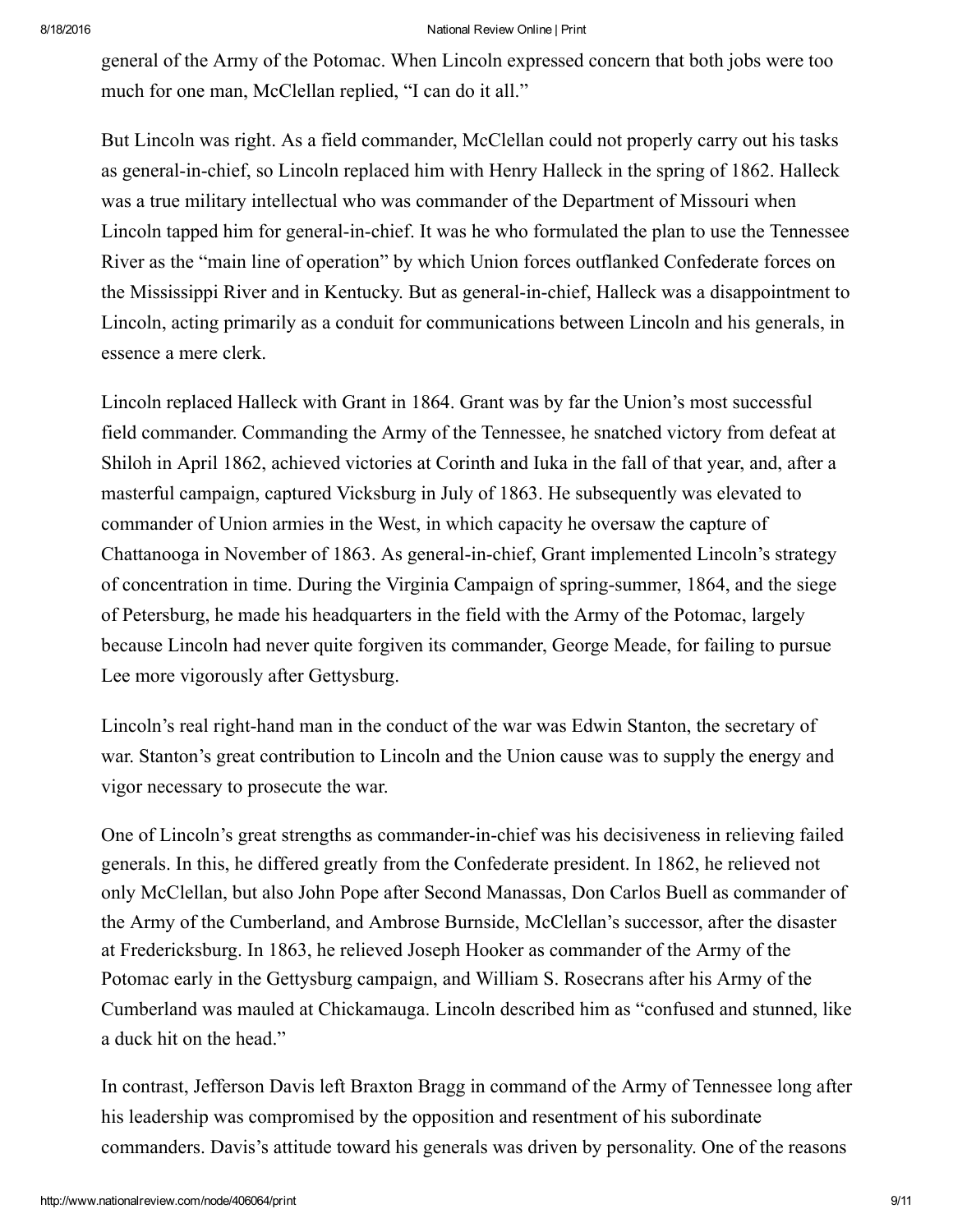Davis did not relieve Bragg was gratitude: He believed that Bragg had saved his command at Buena Vista during the Mexican War. On the other hand, Davis fought with generals Joseph Johnston and P. G. T. Beauregard over supposed personal affronts.

Lincoln never let sentiment or his personal opinion of an officer get in the way of his assessment of the officer's military potential. Lincoln was willing to accept a great deal from his generals if they would give him victory. This is illustrated by two cases. On one occasion, Lincoln visited McClellan at his headquarters. McClellan was not present when the president arrived, so Lincoln and his secretary John Hay waited. When McClellan returned, he went directly upstairs, although he knew Lincoln was there. Some time later, McClellan sent an orderly to advise Lincoln that the general had retired for the evening. When Hay criticized the president for permitting such an affront, Lincoln replied that "it was better at this time not to be making points of etiquette and personal dignity." Lincoln was willing to forgive such behavior if only McClellan would deliver him victories.

An even better example is the letter that Lincoln sent to General Joseph Hooker when he appointed him commanding general of the Army of the Potomac in early 1863:

> I have placed you at the head of the Army of the Potomac. Of course I have done this upon what appear to be sufficient reasons. And yet I think it best for you to know that there are some things in regard to which, I am not quite satisfied with you. I believe you to be a brave and a skillful soldier, which, of course, I like. I also believe you do not mix politics with your profession, in which you are right. You have confidence in yourself, which is a valuable, if not an indispensable quality. You are ambitious, which, within reasonable bounds, does good rather than harm. But I think that during Gen. Burnside's command of the Army, you have taken counsel of your ambition, and thwarted him as much as you could, in which you did a great wrong to the country, and to a most meritorious and honorable brother officer. I have heard, in such a way as to believe it, of your recently saying that both the Army and the Government needed a Dictator. Of course it was not for this, but in spite of it, that I have given you command. Only those generals who gain successes, can set up dictators. What I now ask of you is military success, and I will risk the dictatorship. The government will support you to the utmost of its ability, which is neither more nor less than it has done and will do for all commanders. I much fear that the spirit which you have aided to infuse into the Army of criticizing their Commander, and withholding confidence from him, will now turn upon you. I shall assist you as far as I can, to put it down. Neither you, nor Napoleon, if he were alive again, could get any good out of an army, while such a spirit prevails in it.